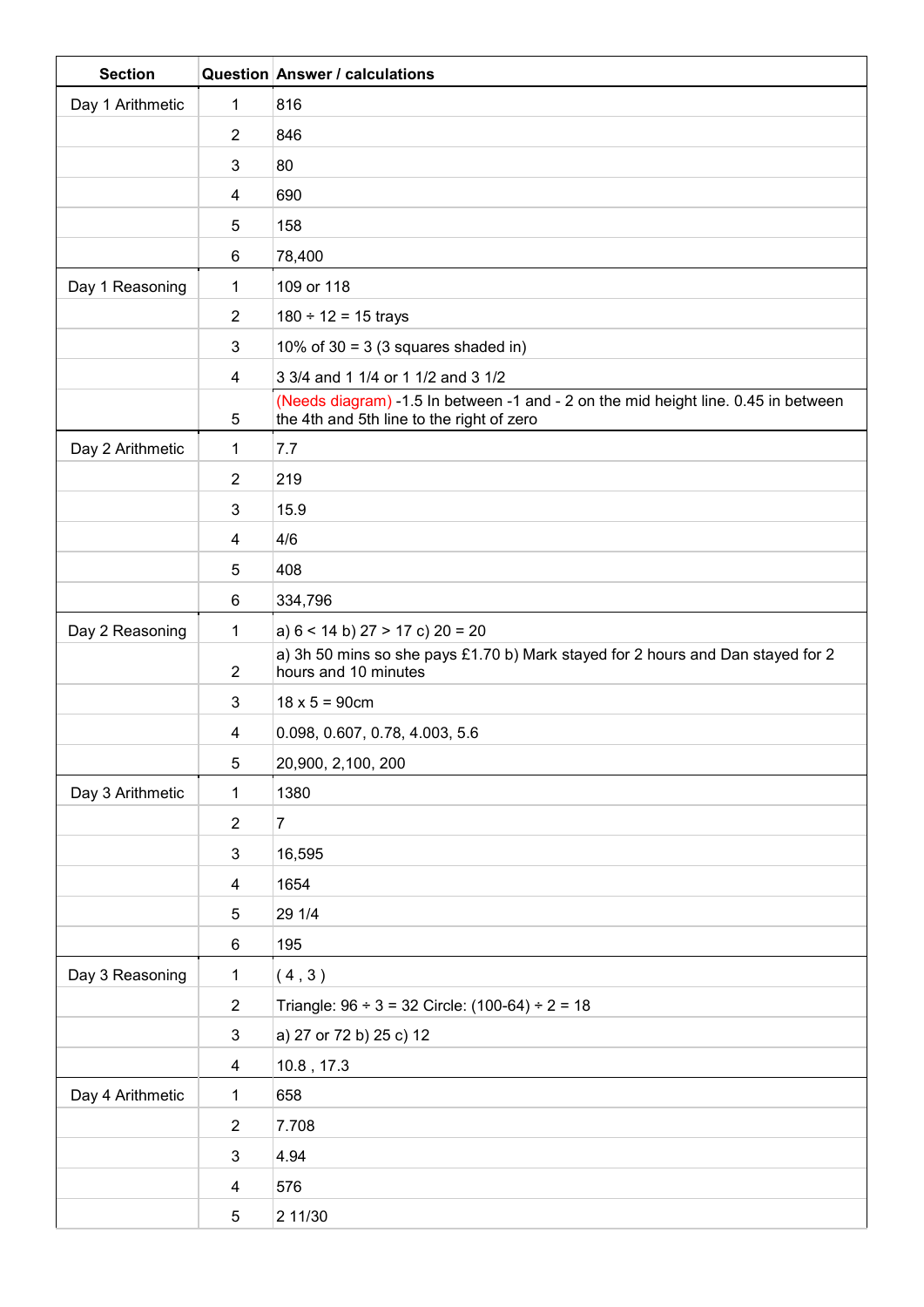|                  | $\,6$                   | 120                                                                     |
|------------------|-------------------------|-------------------------------------------------------------------------|
| Day 4 Reasoning  | 1                       | a) $60 \times 60 = 3600$ seconds b) $60 \times 24 = 1,440$ minutes      |
|                  | $\overline{2}$          | $(4.5 \times 3 - 6)$ * 2 = 15 (working backwards)                       |
|                  | 3                       | 24 and 48                                                               |
|                  | 4                       | (Needs diagram)                                                         |
|                  | $\sqrt{5}$              | a) 1200 b) 0.25 c) 30                                                   |
| Day 5 Arithmetic | 1                       | 360                                                                     |
|                  | $\overline{2}$          | $\mathbf{1}$                                                            |
|                  | 3                       | 34.21                                                                   |
|                  | 4                       | 180                                                                     |
|                  | 5                       | 289,489                                                                 |
|                  | $\,6$                   | 2/9                                                                     |
| Day 5 Reasoning  | 1                       | 20                                                                      |
|                  | $\overline{2}$          | $342 \times 6 = 2052$                                                   |
|                  | 3                       | a) $29 + 17 = 46$ mins b) 10:44                                         |
|                  | 4                       | a) blank b) 17 c) 20 d) 9                                               |
|                  | 5                       | £2.00 - 80p = £1.20 so £1.20 ÷ 3 = 40p                                  |
| Day 6 Arithmetic | 1                       | 270                                                                     |
|                  | $\overline{2}$          | 81,000                                                                  |
|                  | 3                       | $6/6 = 1$                                                               |
|                  | 4                       | 208,185                                                                 |
|                  | 5                       | 276                                                                     |
|                  | $\,6$                   | 1/30                                                                    |
| Day 6 Reasoning  | $\mathbf 1$             | a) 9 degrees b) -6 degrees                                              |
|                  | $\overline{2}$          | (Needs diagram)                                                         |
|                  | 3                       | $1500 \div 50 = 30$ days                                                |
|                  | $\overline{\mathbf{4}}$ | $6 \times 45 \times 11 = 2970$ marbles                                  |
| Day 7 Arithmetic | 1                       | 22                                                                      |
|                  | $\overline{2}$          | 49,200                                                                  |
|                  | 3                       | 334,796                                                                 |
|                  | $\overline{\mathbf{4}}$ | 13                                                                      |
|                  | 5                       | 154                                                                     |
|                  | 6                       | 32,336                                                                  |
| Day 7 Reasoning  | $\mathbf 1$             | Top left and bottom left                                                |
|                  | $\overline{2}$          | Because: $odd + odd = even$ , then: even $+ odd = odd$ (and 50 is even) |
|                  | 3                       | half way between 20 and 30 so also half way between 68 and 86 = 77      |
|                  | 4                       | (5,2)                                                                   |
| Day 8 Arithmetic | 1                       | 500                                                                     |
|                  | $\overline{2}$          | 3,896                                                                   |